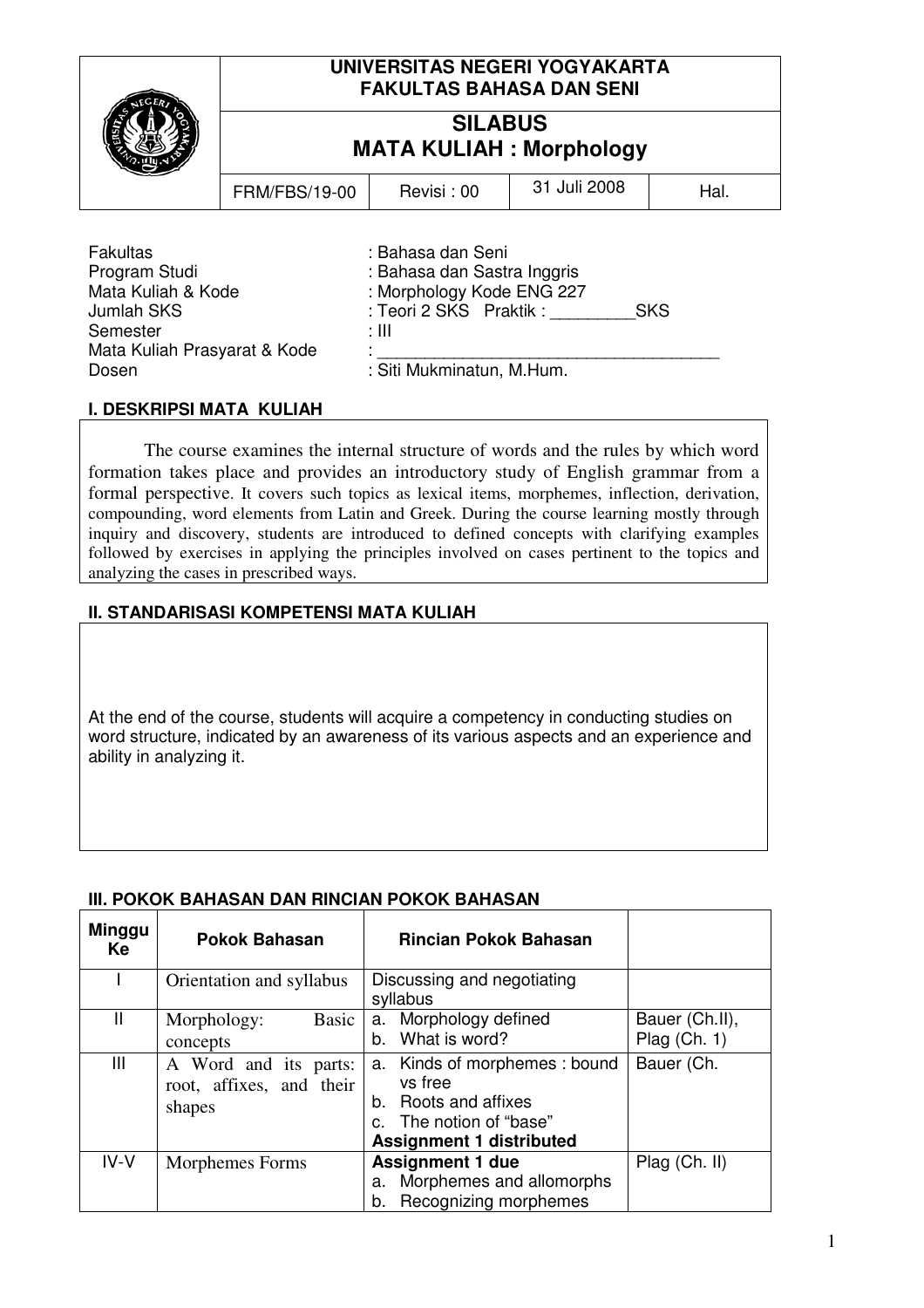

## **UNIVERSITAS NEGERI YOGYAKARTA FAKULTAS BAHASA DAN SENI**

# **SILABUS MATA KULIAH : Morphology**

FRM/FBS/19-00 Revisi : 00 31 Juli 2008 | Hal.

|                         |                          | <b>Assignment 2 distributed</b> |                 |  |
|-------------------------|--------------------------|---------------------------------|-----------------|--|
| VI                      | English<br>morphological | Assignment 2 due                | Plag (Ch. V)    |  |
|                         | phenomena:<br>non        | Conversion, clipping,           |                 |  |
|                         | affixation               | backformation, acronym,         |                 |  |
|                         |                          | abbreviation, coinage           |                 |  |
|                         |                          | <b>Assignment 3 distributed</b> |                 |  |
| VII                     | <b>Review</b>            | <b>Assignment 3 due</b>         |                 |  |
| VIII                    | <b>MID</b>               |                                 |                 |  |
| IX                      | Inflection               | Lexemes, regular & irregular    | Bauer (1988)    |  |
|                         |                          | inflection, forms of nouns      | Ch. VI          |  |
|                         |                          | <b>Assignment 4 distributed</b> |                 |  |
| $\overline{\mathsf{x}}$ | Derivation               | <b>Assignment 4 due</b>         | Bauer (1988)    |  |
|                         |                          | Derivation into nouns,          | Ch. VI,         |  |
|                         |                          | adjectives, adverbs & verbs     |                 |  |
|                         |                          | <b>Assignment 5 distributed</b> |                 |  |
| XI                      | Derivation               | <b>Assignment 5 due</b>         |                 |  |
|                         |                          | Derivation into nouns,          |                 |  |
|                         |                          | adjectives, adverbs & verbs     |                 |  |
|                         |                          | <b>Assignment 6 distributed</b> |                 |  |
| XII                     | Compounding              | <b>Assignment 6 due</b>         | Bauer, 1983     |  |
|                         |                          | Compound vs phrases             | (Ch. VII), Plag |  |
|                         |                          | Types of compounds              | (Ch. VI)        |  |
|                         |                          | <b>Assignment 7 distributed</b> |                 |  |
| $\overline{X}$ III      | Productivity<br>a.       | <b>Assignment 7 due</b>         | Bauer (Ch. V)   |  |
|                         | English<br>b.<br>word    | a. possible words               | Plag (Ch.III)   |  |
|                         | elements from Greek      | actual words<br>b.              |                 |  |
|                         |                          | <b>Greek Affixes</b><br>C.      |                 |  |
|                         |                          | Greek roots<br>d.               |                 |  |
|                         |                          | English words<br>е.             |                 |  |
|                         |                          | <b>Assignment 8 distributed</b> |                 |  |
| XIV                     | English word elements    | <b>Assignment 8 due</b>         | Internet        |  |
|                         | from Latin               | Latin affixes<br>а.             |                 |  |
|                         |                          | b. Latin roots                  |                 |  |
|                         |                          | English words<br>c.             |                 |  |
|                         |                          | <b>Assignment 9 distributed</b> |                 |  |
| XV                      | Review                   | <b>Assignment 9 due</b>         |                 |  |

# **IV. REFERENSI/ SUMBER BAHAN**

# **A. Wajib :**

- 1. Bauer, L.1983. English Word-Formation. Cambridge: CUP
- 2. Bauer, L. 1988. Introducing Linguistic Morphology. Edinburg University Press
- 3. Plag, Ingo. English Word Formation.

# **B. Anjuran :**